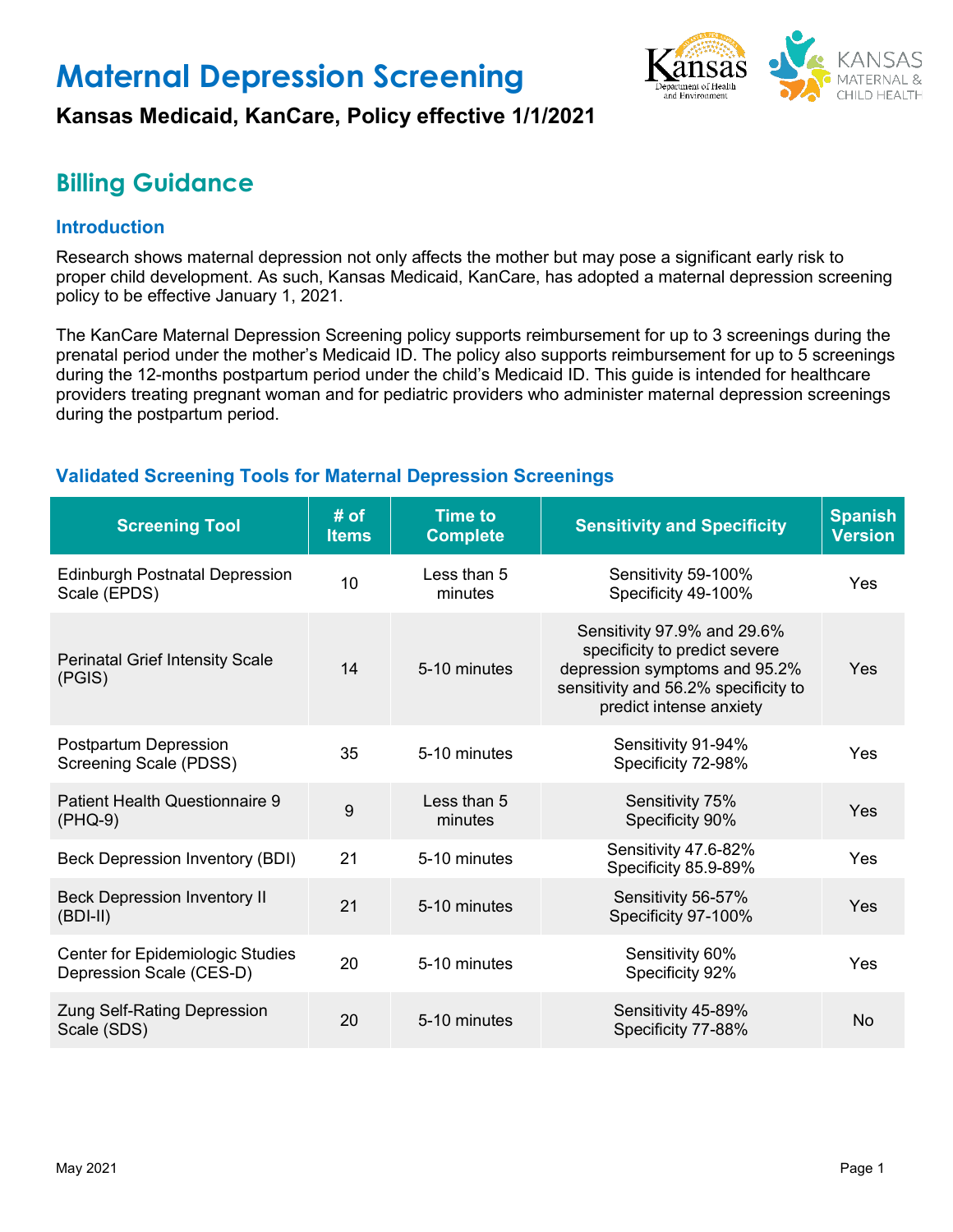## **Approved Provider Type/Provider Specialty Codes**

| <b>PT/PS Code Description</b>                                   |
|-----------------------------------------------------------------|
| Clinic-Federally Qualified Health Clinic (FQHC)                 |
| Clinic-Rural Health Clinic (RHC)                                |
| <b>Clinic-Family Planning Clinic</b>                            |
| <b>Clinic-Early Intervention Services</b>                       |
| Advance Nurse Practitioner-Nurse Practitioner (Other)           |
| <b>Advance Practice Nurse-Certified Nurse Midwife</b>           |
| Mid-Level Practitioner-Physician Assistant                      |
| Mental Health Provider-Community Mental Health Center (CMHC)    |
| Mental Health Provider-Psychologist                             |
| Mental Health Provider-Certified Clinical Social Worker         |
| Mental Health Provider-Certified Social Worker                  |
| Mental Health Provider-Non-CMCH Affiliate                       |
| Mental Health Provider-Alcohol and Drug Rehabilitation          |
| Public Health Agency-Public Health or Welfare Agency and Clinic |
| <b>Public Health Agency-Maternity</b>                           |
| <b>Physician-Family Practitioner</b>                            |
| <b>Physician-General Practitioner</b>                           |
| Physician-Neonatologist                                         |
| Physician-Obstetrician/Gynecologist                             |
| Physician-Maternal Fetal Medicine                               |
| Physician-Psychiatrist                                          |
| Physician-General Pediatrician                                  |
| Physician-Addiction Medicine                                    |
| Physician-Exempt License Physician                              |
| Physician-Preventative Medicine                                 |
|                                                                 |

**NOTE:** Maternal depression screenings can be administered by non-licensed staff (e.g., home visitors, medical assistants, community health workers) who are supervised by licensed professionals performing the primary service. Any maternal depression screening administered by a non-licensed staff should be reviewed by a licensed professional on the approved provider type list (above) to ensure accuracy of the scoring and any necessary follow up.

## **Approved Place of Service Codes**

| <b>Place of Service Code</b> | <b>Place of Service</b>                                 |
|------------------------------|---------------------------------------------------------|
| 11                           | Office                                                  |
| 12                           | Home                                                    |
| 17                           | Walk-In Retail Health Clinic                            |
| 19                           | Off Campus-Outpatient Hospital                          |
| 20                           | <b>Urgent Care Facility</b>                             |
| 22                           | On Campus-Outpatient Hospital                           |
| 23                           | <b>Emergency Room - Hospital</b>                        |
| 25                           | <b>Birthing Center</b>                                  |
| 49                           | <b>Independent Clinic</b>                               |
| 50                           | Federally Qualified Health Center (FQHC)                |
| 53                           | <b>Community Mental Health Center</b>                   |
| 57                           | Non-Residential Substance Abuse Treatment Facility      |
| 62                           | <b>Comprehensive Outpatient Rehabilitation Facility</b> |
| 71                           | <b>State or Local Public Health Clinic</b>              |
| 72                           | Rural Health Clinic (RHC)                               |

**NOTE:** RHCs and FQHCs shall be reimbursed their respective encounter rates.

**NOTE:** Maternal depression screenings administered via telehealth are **not** covered under this policy.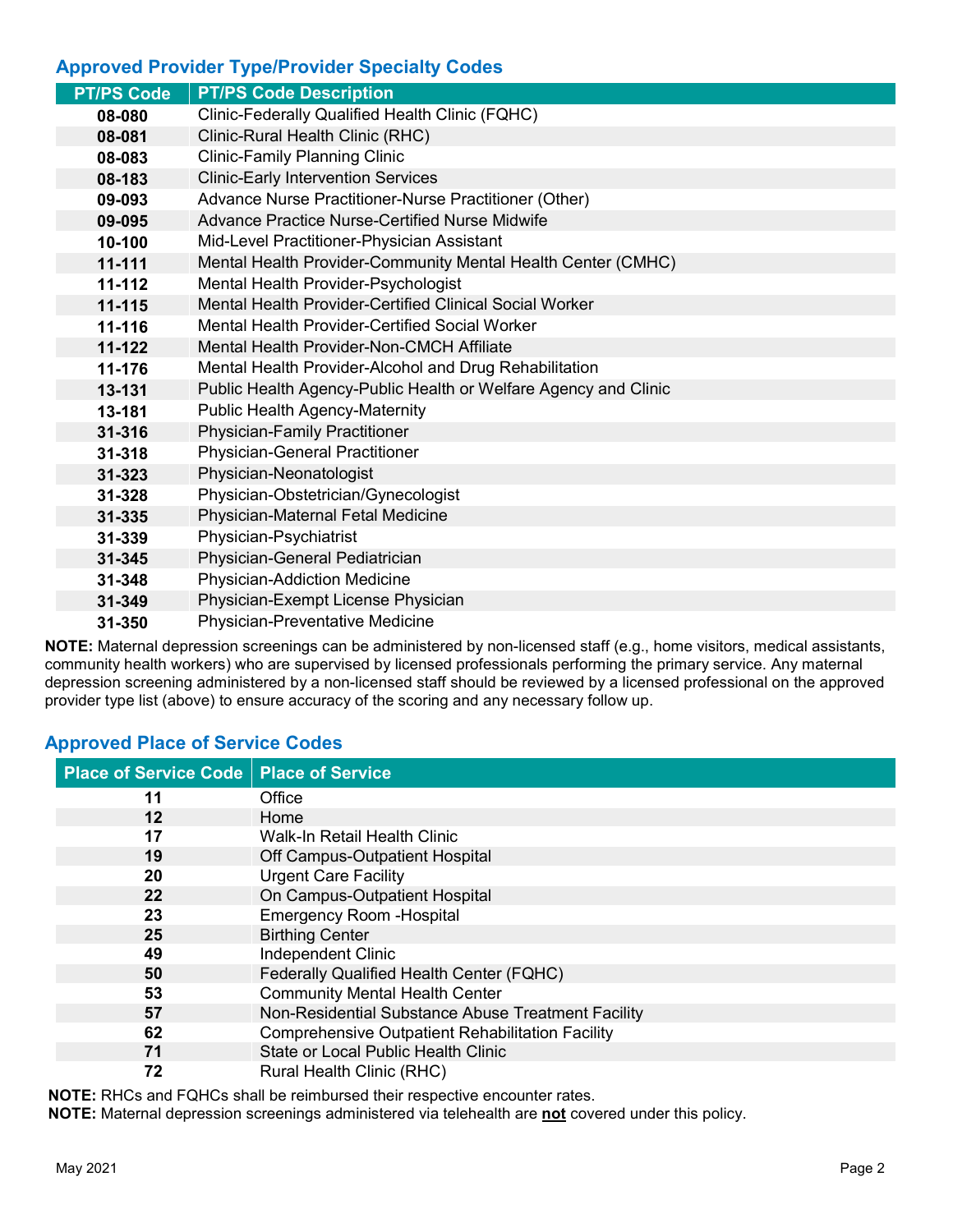### **Billing Codes**

| <b>CPT/HCPCS</b><br>Code | <b>CPT/HCPCS Code Description</b>                                                                                                                                                                                                                                                                                                                                                                                                                                                                          | <b>Pricing</b>                            |
|--------------------------|------------------------------------------------------------------------------------------------------------------------------------------------------------------------------------------------------------------------------------------------------------------------------------------------------------------------------------------------------------------------------------------------------------------------------------------------------------------------------------------------------------|-------------------------------------------|
| 96160                    | Administration of patient-focused health risk assessment<br>instrument (e.g., transition readiness assessment) with<br>scoring and documentation, per standardized instrument.<br>This is reimbursable up to 3 times during the prenatal<br>period, or after a perinatal loss, under the mother's Medicaid<br>ID #.                                                                                                                                                                                        | \$21.86                                   |
| 96161                    | Administration of caregiver-focused health risk assessment<br>instrument (e.g., depression inventory) for the benefit of the<br>patient, with scoring and documentation, per standardized<br>instrument. This is reimbursable up to 5 times after the child<br>is born, up to 12 months of age, under the child's Medicaid<br>ID #. If the child doesn't have an assigned Medicaid ID $#$ ,<br>this code can be billed under the mother's Medicaid ID $#$ , up<br>to 45 days after the birth of the child. | \$21.86                                   |
| Modifier 59              | Distinct procedural service modifier to be used to indicate<br>that a procedure or service was distinct or independent from<br>another service performed on the same day.                                                                                                                                                                                                                                                                                                                                  | Reporting only code. Not<br>reimbursable. |

**NOTE:** Prenatal maternal depression screenings (96160) may be billed on the same date as the prenatal risk reduction visit (H1000) and/or the social work assessment (H1002). Postpartum maternal depression screenings (96161) may be billed on the same date as the postpartum risk assessment (T1001) and/or the social work assessment (H1002). Postpartum maternal depression screenings (96161) may be billed on the same date as the child's developmental screening (96110) and/or a social-emotional screening (96127).

**NOTE:** Effective with dates of service on and after January 1, 2021, when code 96161 is billed in addition to a KanBe Healthy (KBH) screen code, it may be necessary to append modifier 59 to indicate that the service was distinct and independent from other non-evaluation and management services. [\(Policy change](https://www.kmap-state-ks.us/Documents/Content/Bulletins/21065%20-%20General%20-%20Modifier_59_Allowed_When_Billed_with_Maternal_Depression_Screening.pdf) effective April 2021)

## **Documentation Requirements**

When screening for depression during a prenatal or postpartum visit, the following information must be recorded in the mother's medical record:

- Name of the screening tool
- Score of the tool
- Follow up activities that occurred following a positive screening result

When screening for postpartum depression during a pediatric visit, the following information must be recorded in the child's medical record:

- Name of the screening tool
- Score of the tool
- Follow up activities that occurred following a positive screening result

#### **Training Opportunities**

KDHE's [Perinatal Mental Health Integration Toolkit](https://www.kdheks.gov/c-f/mental_health_integration.htm) provides guidance on screening practices, templates for local use, and patient and provider resources.

2020 Mom offers a complimentary [Maternal Mental Health 101 Webinar](https://www.2020mom.org/free-intro-to-mmh) that focuses on the various maternal mental health disorders, risk factors, and treatment options. The course is designed for providers, administrators, and public health employees.

Postpartum Support International offers [several trainings,](https://www.postpartum.net/professionals/trainings-events/) including a Frontline Provider Webinar Training and a 2-Day Perinatal Mood Disorders: Components of Care Training.